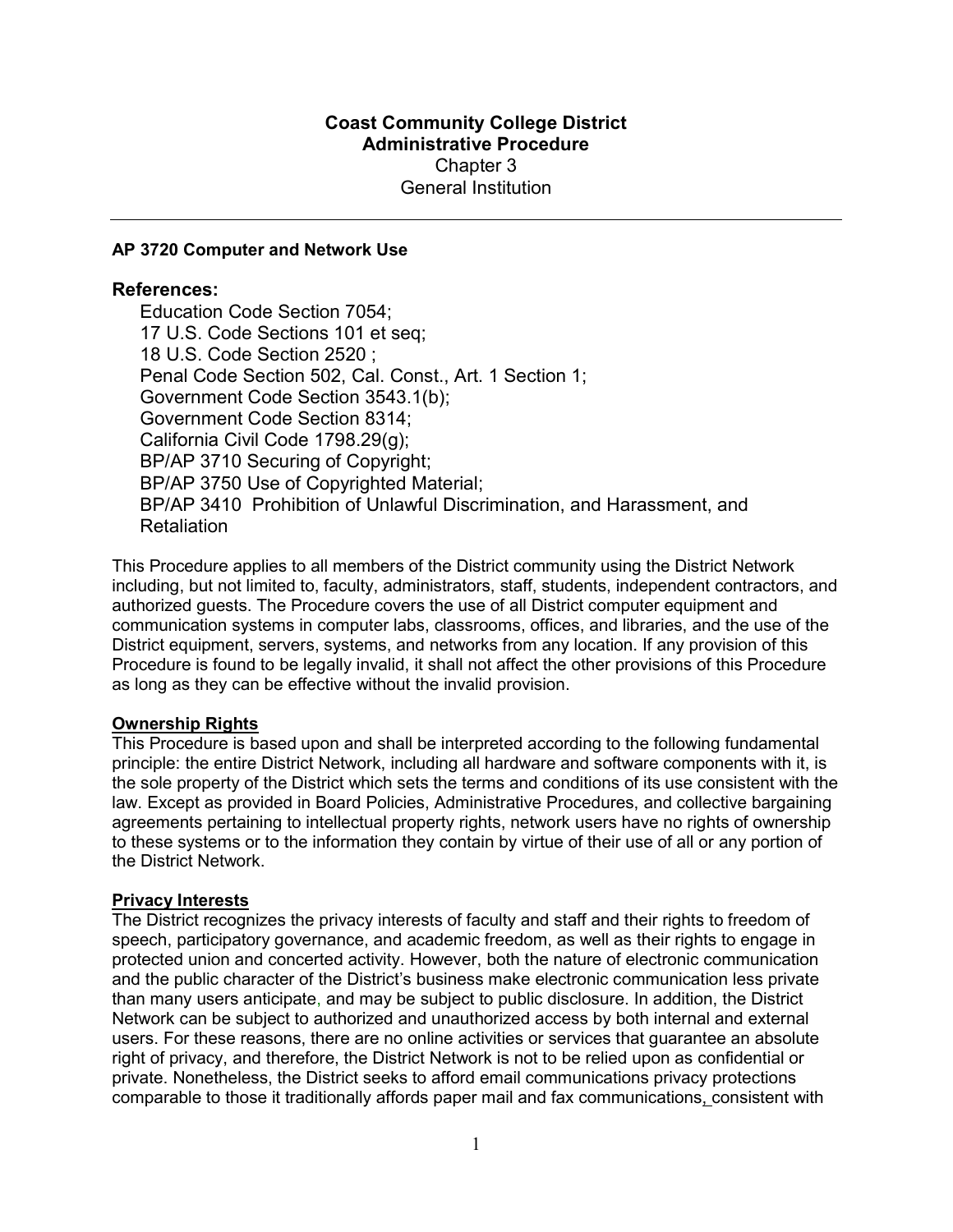state and federal laws. The District will also provide voice mail protection to the extent required by the Federal Wiretap Act.

### District's Rights

System administrators may access user files or suspend service that they manage without notice only: (1) to protect the integrity of computer systems; (2) under time-dependent, critical operational circumstances; (3) as required by and consistent with the law; or (4) where evidence exists that violations of law or Board Policies or Administrative Procedures have occurred. For example, system administrators, following District guidelines, may access or examine individual files or accounts based on evidence that they have been corrupted or damaged or subject to unauthorized use or misuse. In such cases of access without notice, data or information acquired may be used to initiate or extend an investigation related to the initial cause or as required by law or Board Policy or Administrative Procedure and/or to protect system integrity.

Access to any aspect of the District enterprise resource planning ("ERP") system or other District applications containing personally identifiable information ("PII") or protected health information ("PHI"), or any other student or employee information protected by state or federal law, shall be granted upon the successful completion of the Department of Justice ("DOJ") Live Scan fingerprint check.

In order to ensure effective handling of emergency situations, the District monitors calls only when an emergency call is made to 911. Call monitoring will not be available during any other call regardless of number or extension dialed. Emergency calls can only be monitored by Campus Safety director and officers. Campus Safety cannot be heard during monitoring; they can only listen. 911 monitoring allows Campus Safety to be aware of the emergency situation so they can better communicate and assist campus personnel, Police, Fire, and other emergency responders.

## User Rights

The District utilizes automated processes to monitor electronic usage as part of its normal network operating procedures. The District shall attempt to notify users before authorized personnel access computer hardware and files or prior to suspending service. In the event that the District acts without user consent, under its District's Rights specified above, the District shall do so with the least perusal of contents and the least action necessary to resolve the immediate situation. When the District accesses files without user consent, it shall notify the user as soon as practical of its access and provide the reason for its action.

## User Responsibilities

The District recognizes that computers and networks can provide access to resources on and off campus, as well as the ability to communicate with other users worldwide. Such open access is a privilege and requires that individual users act responsibly. Users must respect the rights of other users, respect the integrity of the systems and related physical resources, and observe all relevant laws, regulations, policies, procedures, and contractual obligations.

For District employees, the intended uses of the District Network are those which are reasonable and necessary for the pursuit of job duties; for students, the intended uses are those which are reasonable and necessary for the pursuit of instructional or other authorized activities.

Although personal use is not an intended use, the District recognizes that the District Network will be used for incidental personal activities provided that such use is within reason and provided that such usage is ordinarily on an employee's own time, is occasional, and does not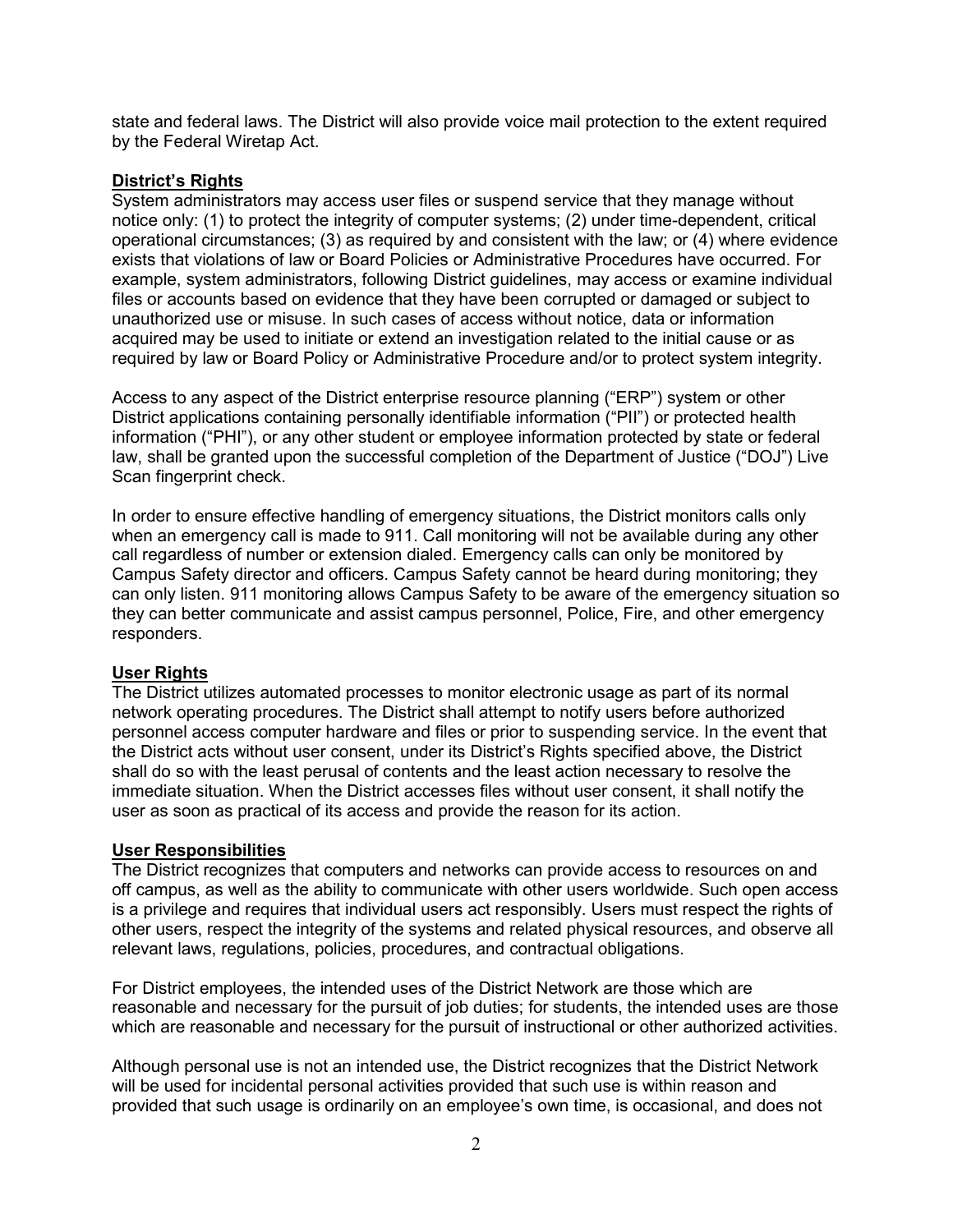interfere with or burden the District's operation, and is not otherwise contrary to Board Policies or Administrative Procedures.

"Unauthorized uses" include prohibited uses and any other use for a prohibited purpose, including illegal activities, messages which may constitute discrimination or harassment under state or federal law, or anything that interferes with the intended use. In addition, no Personally Identifiable Information (PII) unrelated to District matters should be stored or transmitted using the District Network.

All users of the District Network must read, understand, and comply with this Procedure as well as any additional guidelines established by the District. Such guidelines will be reviewed by the District and may become subject to Board approval as a Board Policy or Administrative Procedure. By using any part of the District Network, users agree that they will comply with this Procedure.

#### Enforcement of the Procedure

The Chancellor or designee will enforce applicable federal and state laws, Board Policies and Administrative Procedures, including not only those laws and regulations that are specific to computers and networks but also those that apply generally to personal conduct. Violations of this Procedure will be dealt with in the same manner as violations of other Board Policies or Administrative Procedures or standards of behavior and may result in disciplinary action, subject to applicable due process requirements. Such violations may be subject to appropriate personnel action and/or criminal investigation.

Users who believe this Procedure has been misinterpreted or misapplied may file a complaint in accordance with the Complaint Procedures noted below.

Students who do not observe the requirements of this Procedure may be in violation of the Student Code of Conduct and subject to student discipline. Employees who do not observe the requirements of this Procedure may be subject to disciplinary action up to and including termination.

This Administrative Procedure shall be distributed to all new and existing employees. Nothing in this Procedure should be construed to interfere with First Amendment rights or with the academic freedom of faculty.

The District is responsible for making this Procedure readily accessible to all users prior to their use of the District Network. Abuse of computing, networking, or information resources contained in or part of the District Network may result in the loss of access to the District Network. Additionally, abuse can be prosecuted under applicable laws. Users may be held accountable for their conduct under any applicable Board Policies, Administrative Procedures, state and federal laws, or collective bargaining agreements. Complaints alleging abuse of the District Network will be directed to those responsible for taking appropriate disciplinary action. Illegal reproduction of material protected by U.S. Copyright Law is subject to civil damages and criminal penalties including fines and imprisonment.

#### System Abuse

Examples of system abuse include, but are not limited to, the following:

• Using a computer account that one is not authorized to use.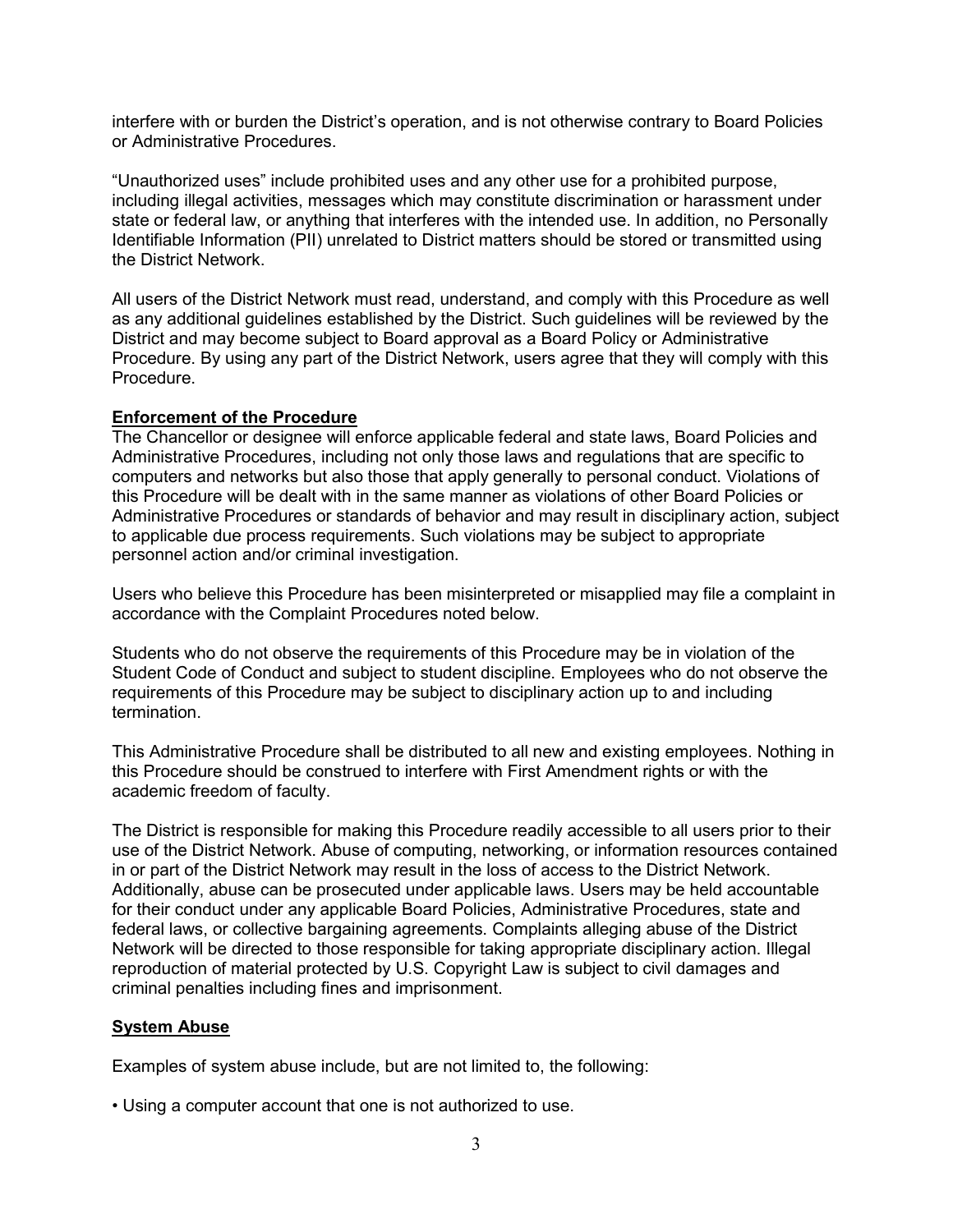• Obtaining a password for a computer or application or system account that one is not authorized to have.

• Using the District Network to gain unauthorized access to any information technology systems.

• Knowingly performing an act which will interfere with the normal operation of applications, systems, computers, terminals, peripherals, or networks.

• Knowingly running or installing on any system or network - a program intended to take control of the computer(s) or systems, or giving to another user - a program intended to damage or to place excessive load on a system or network. This includes but is not limited to programs known as computer viruses, Trojan horses, zombie software, and worms.

• Knowingly or carelessly allowing someone else to use an account.

- Forging e-mail messages.
- Attempting to circumvent data protection schemes or uncover or exploit security loopholes.
- Masking the identity of an account or machine.

• Deliberately wasting computing resources by file sharing schemes, participating in e-mail chains, spamming, and/or excessive bandwidth usage.

• Intentionally accessing, downloading, displaying, uploading, or transmitting obscenity, as legally defined.

• Attempting without District authorization to monitor or tamper with another user's electronic communications, or changing, or deleting another user's files or software without the explicit permission of the owner, or any activity which is illegal.

• Personal use which is excessive or which interferes with the user's or others' performance of job duties, or otherwise burdens the intended use of the Network.

Using the District Network for online gambling.

Using the District Network for political purposes as set forth in Education Code Section 7054.

## Harassment

• Using the District Network, including telephone, e-mail, or voice mail, to harass or threaten others.

• Knowingly downloading, displaying, or transmitting by use of the District Network, communications, pictures, drawings or depictions that that do not constitute proper exercise of academic freedom or constitutionally protected free speech or expression.

• Knowingly downloading, displaying, or transmitting by use of the District Network sexually explicit images, messages, pictures, or cartoons which have the clear purpose of harassment or have been identified as harassment as the result of a formal investigation into the matter.

• Knowingly downloading, displaying, or transmitting by use of the District Network sexually harassing images or text that do not constitute proper exercise of academic freedom or constitutionally protected free speech or expression which in a public computer facility, or location that can potentially be in view of other individuals.

• Using the District Network to publish defamatory information about another person.

## Commercial use

• Using the District Network for any commercial activity, other than incidental or traditional commercial use, without written authorization from the District. "Commercial activity" means for financial remuneration or designed to lead to financial remuneration. Examples of "incidental or traditional commercial use" include but are not limited to:

- Electronic communication between an instructor who is an author of a textbook and her/his publisher.
- Electronic communication by a staff member who uses the District Network to communicate regarding a presentation at an educational conference or workshop for which that staff member might receive an honorarium.
- Electronic use by a student of the District Network to seek a part-time or full-time job or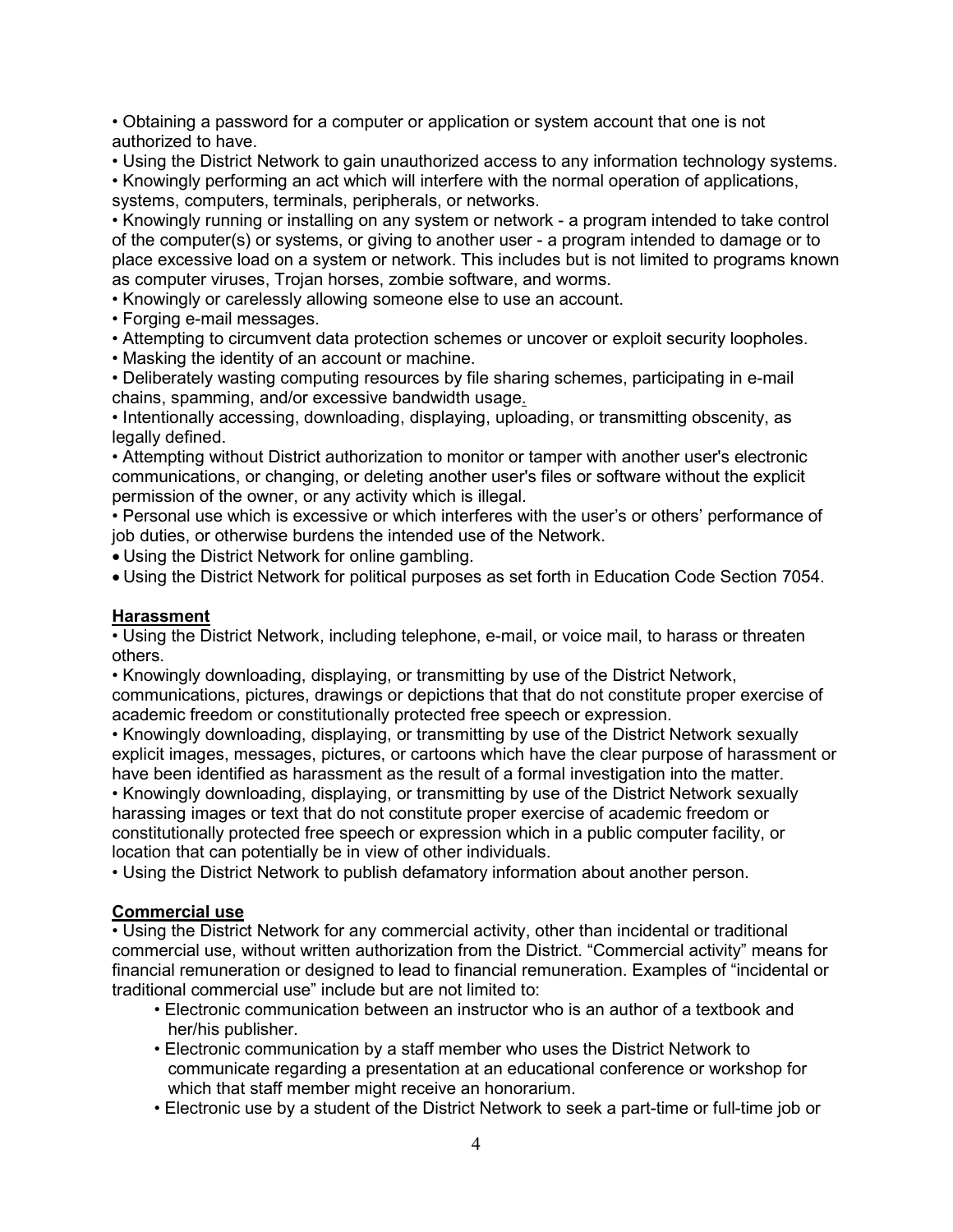career related to the student's field of study, or to assist her/him in applying for such work.

- Electronic communication by a staff member to inform a colleague about their child's candy bar fundraising sale for the child's school.
- Using electronic resources to research and/or purchase supplies, equipment, or other items required for campus, District, or student use.

### Copyright

- Violating terms of applicable software licensing agreements or copyright laws.
- Publishing copyrighted material without the consent of the owner on District websites in violation of copyright laws.
- Downloading of unlicensed or copyrighted movies or music for other than legally authorized uses or uses authorized by the District.
- Illegally downloading copyrighted material or information that would enable the unauthorized utilization of copyrighted material.

### **Exceptions**

The interaction of a user's personal computing equipment, connected to the District Network, is subject to this Procedure. Contents of a user's personal computing equipment are subject to search by the District only by legal warrant.

There may be times when District employees may be exempted from certain provisions of this Procedure in order to perform their duties or assignments that are an established part of their job.

Should an employee be directed by a supervisor to perform an activity that they believe may be in violation of this Procedure, or if they are given a directive which inhibits the employee in performing his/her duties or assignments, the employee may request that the directive and/or permission for exception be put in writing and signed by the supervisor.

Activities by technical staff as authorized by appropriate District or college officials that take action for security, enforcement, technical support, troubleshooting, or performance testing purposes will not be considered abuse of the Network.

Although personal use is not an intended use, the District recognizes that the Network will be used for incidental personal activities and will take no disciplinary action provided that such use is within reason and provided that such usage is ordinarily on an employee's own time, is occasional and does not interfere with or burden the District's resources. Likewise, the District will not purposefully surveil or punish use of the network for union business-related communication between employees and their unions.

#### Complaints by Employees or Students Regarding Enforcement of this Procedure

An employee who asserts that the District or District personnel have violated this Procedure may file a complaint using the "Report An Issue" online form posted on the District web site under the Internal Audit department or by contacting the District Director Internal Audit. A student who asserts that the District or District personnel have violated this Procedure may file a complaint pursuant to the College's student complaint process.